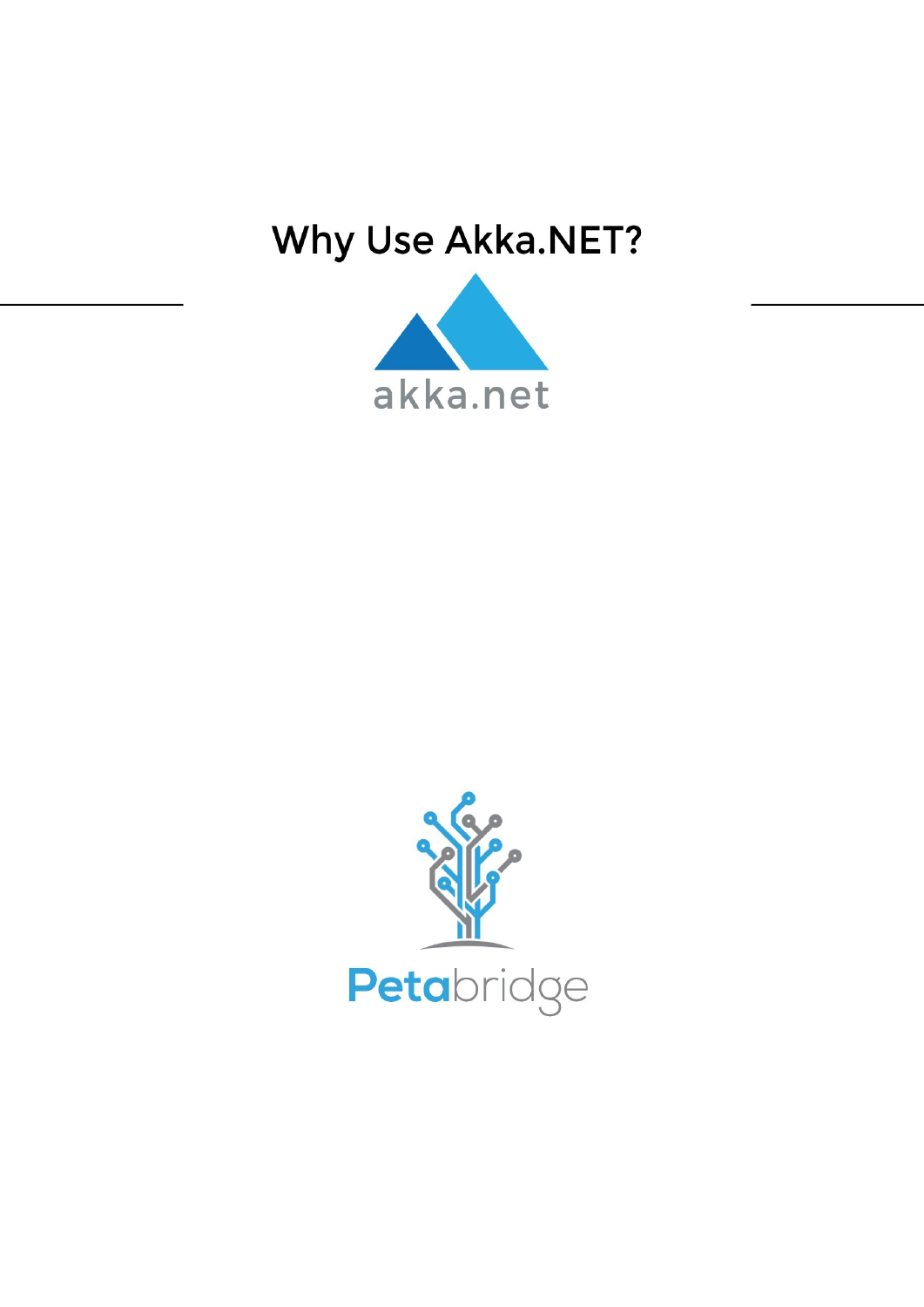# **Table of Contents**

| Why Akka.NET?                    | 11  |
|----------------------------------|-----|
| How to Get Started with Akka.NET | 1.2 |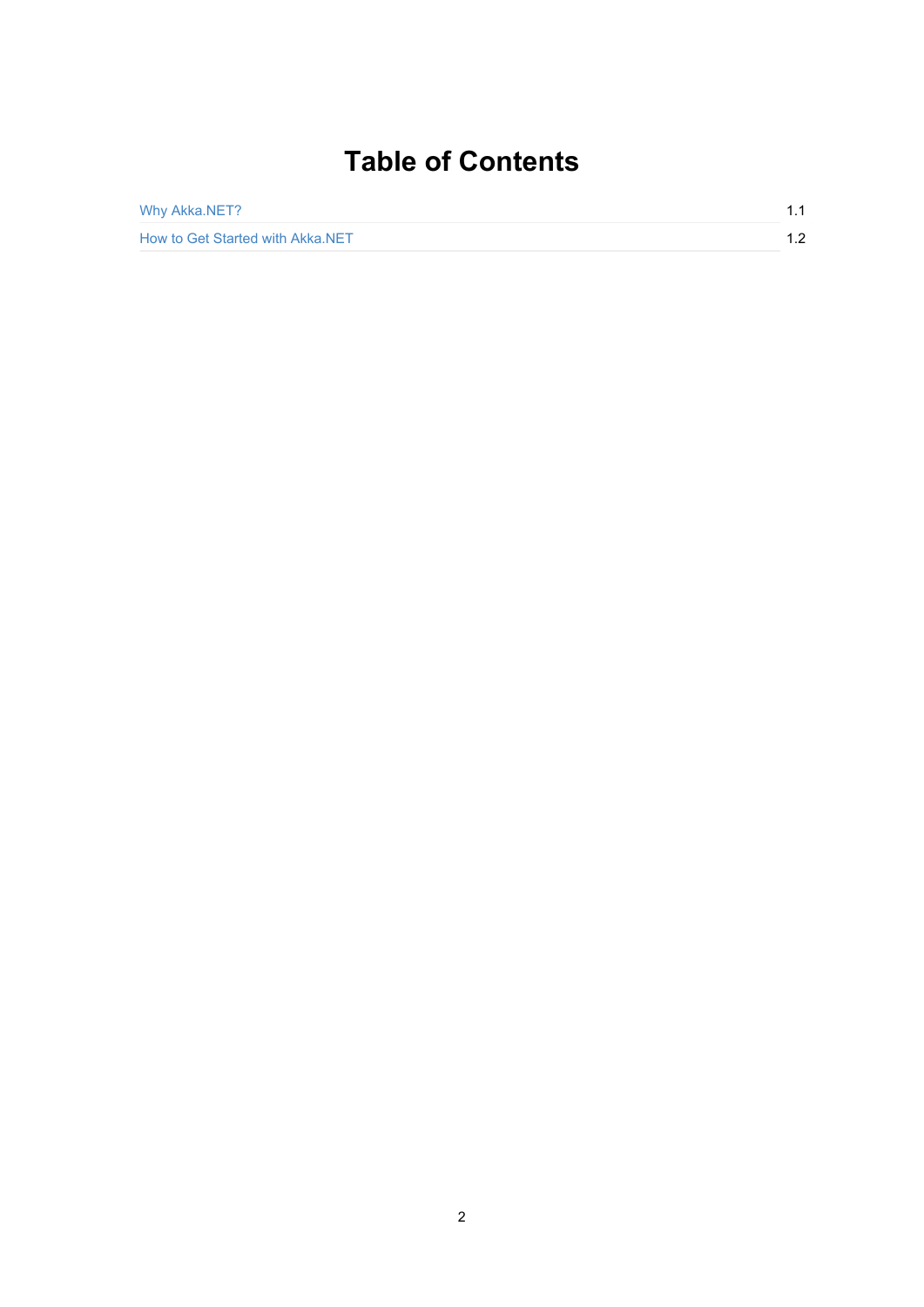# **Why Akka.NET?**

Why should you invest in Akka.NET?

#### **Solves Hard Infrastructure Problems, Simply**

In modern software devel[opment,](http://getakka.net/) developers are expected to take advantage of multi-core systems by designing programs that are capable of partitioning their work to be executed concurrently across each of these individual cores. This is key to achieving desirable end-user goals such as responsiveness, reliability, scalability, and high throughput.

Multi-core programming has proven to be a difficult hurtle for many software development organizations due to its innate complexity. Synchronization mechanisms, sharing state across multiple threads of execution, and correctly exploiting opportunities for parallelism are done incorrectly more often than not.

In the age of cloud development, developers are also expected to be able to leverage *multiple computers* in the course of processing end-user requests, which takes the complexities of multi-core computing and multiplies them by introducing the network into the mix.

Enter the actor model, a historically proven approach to building highly concurrent, distributed, and scalable applications. The actor model provides a conceptually easy-to-follow solution to these problems by changing the way we fundamentally organize and construct applications.

Akka.NET is an [implementation](https://petabridge.com/blog/akkadotnet-business-case/?utm_source=petabridge&utm_medium=ebook&utm_campaign=why-akkadotnet) of the actor model for .NET and .NET Core.

#### **Makes Concurrency Easy**

Akka.NET encapsulates all state and work into individual components called actors, which execute as independent self-contained "microprocesses" - thus providing an expressive, natural way for our applications to execute concurrently. With actors, we can avoid the messy "shared state concurrency" approach that plagues modern software development today and rest easy.

#### **Makes Network Communication Transparent**

One of the most powerful traits of actors is that they communicate over the network transparently via messagepassing. You no longer have to explicitly serialize messages, address them to specific senders, and route them over the network yourself. This is all handled via Akka.NET's built-in infrastructure and greatly simplifies the experience of building networking applications.

#### **Resilient to Failure**

Akka.NET exposes lots of different components that can be used to tackle various infrastructure and computing needs, but the core actor definitions themselves all share one extremely valuable trait inside concurrent systems: a high degree of fault isolation and explicit error handling.

Fault isolation simply means that an exception that is thrown inside one actor can't propagate to other actors or parts of your .NET application *unless you explicitly allow it to* via Akka.NET's supervision strategies. By default Akka.NET handles unhandled exceptions thrown by actors by *restarting the effected actor*. This is a profound concept, coming from a traditional OOP background: that you can have a piece of code that reboots when it enters a bad state and return to a well-known, safe state.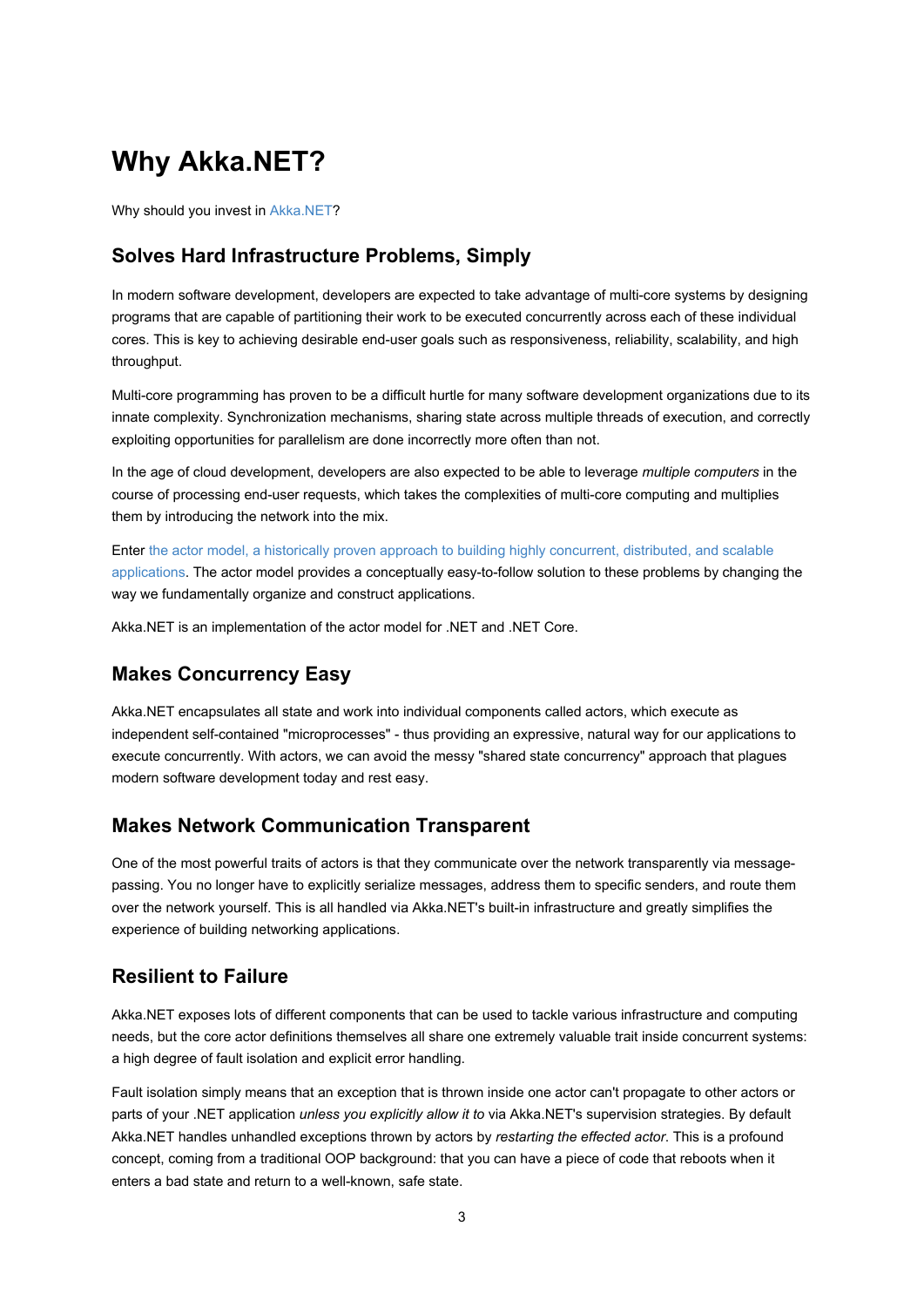All of this can be done transparently, without impacting other parts of your application.

#### **Runs Everywhere**

Akka.NET supports both the .NET Framework and .NET Core. It is flexible enough to build large-scale distributed, real-time applications that scale to support hundreds and thousands of individual servers or it can even be used inside mobile applications that run on iPhone and Android devices using application frameworks like Unity3D and Xamarin Forms.

Unlike other distributed computing tools, Akka.NET is nimble enough to scale down to support problems as small as propagating concurrent UI events in a Windows Presentation Foundation application or even a mobile application. It's a versatile tool that can be used to solve concurrency problems wherever they might occur, use cases big and small.

#### **High Performance**

Akka.NET actors, remoting, persistence, and streams are all designed to perform exceptionally well even under heavy loads. A ReceiveActor in Akka.NET can process roughly 4.5 million messages per second on average (on an older generation Windows Azure 2-core virtual machine, no less.) The entire framework is designed to help build applications that are capable of processing and reacting to data in real-time.

#### **High Adoption and Social Proof**

By the numbers, Akka.NET is the most popular and widely used implementation of the actor model in .NET. Over 20,000 developers have gone through Akka.NET Bootcamp and Akka.NET NuGet packages are installed hundreds of times per day on average.

Akka.NET is used by businesses like Bank of America, CitiGroup, Boeing, Becton Dickinson, Activision Blizzard, S&P Global, and thousands of others to solve real-world, mission-critical problems.

Beyond that though, Akka.NET is originally ported from the Akka project, a widely-adopted and heavily utilized Scala and Java implementation of the actor model developed by Lightbend, Inc.

Thus Akka.NET has the benefit of learning from the mistakes and use cases of the original project, despite different platforms.

#### **Free and Open Source**

Akka.NET is open sourced under the commercially-friendly Apache 2.0 open source license, which makes it great for adoption by businesses of any size. Akka.NET is also part of the .NET Foundation, which means the project has a strong governance model, follows open source intellectual property best practices, and is run with professional production and quality standards.

#### **Strong Ecosystem and C[ommercial](https://petabridge.com/blog/akkdotnet-dotnet-foundation/?utm_source=petabridge&utm_medium=ebook&utm_campaign=why-akkadotnet) Support**

One of the keys to any successful open source project is building a robust ecosystem around it, and Akka.NET certainly enjoys one. There are numerous third party resources, tutorials, PluralSight courses, and more built around Akka.NET and more and more are produced every year. Akka.NET is also a popular topic at .NET Conferences, meetups, and podcasts.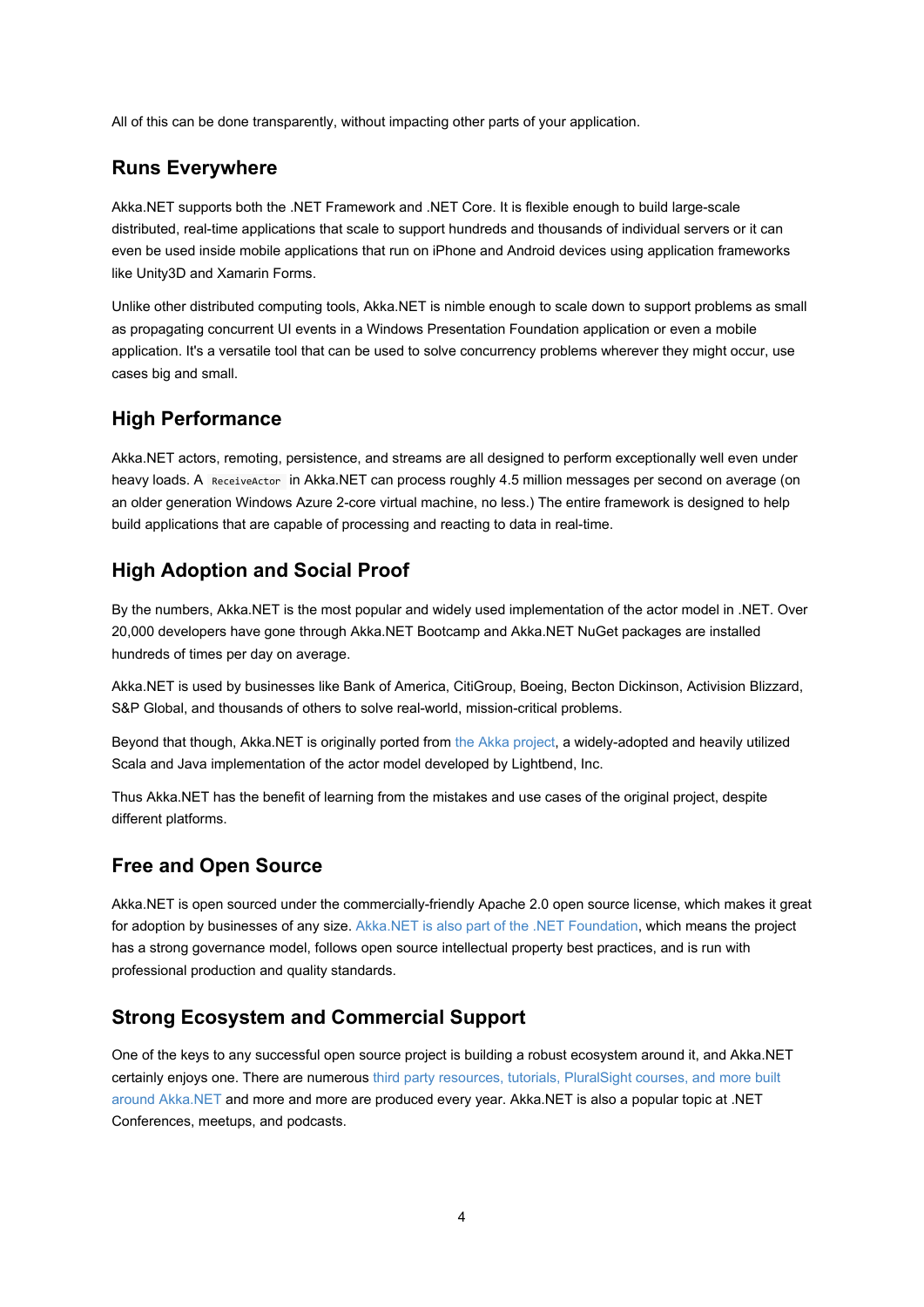

In addition to numerous third-party resources, there is also Petabridge - a company that provides commercial support, consulting, training, and DevOps tooling for Akka.NET. Petabridge was founded by Aaron Stannard, one of the original Akka.NET co-founders and the maintainer of the Akka.NET project.

In addition to contributing to Akka.NET itself, Petabridge develops tools such as Phobos, a turnkey DevOps suite for Akka.NET and [Petabridge.Cmd,](https://petabridge.com/?utm_source=petabridge&utm_medium=ebook&utm_campaign=why-akkadotnet) a command-line tool for querying, managing, and monitoring live Akka.NET applications.